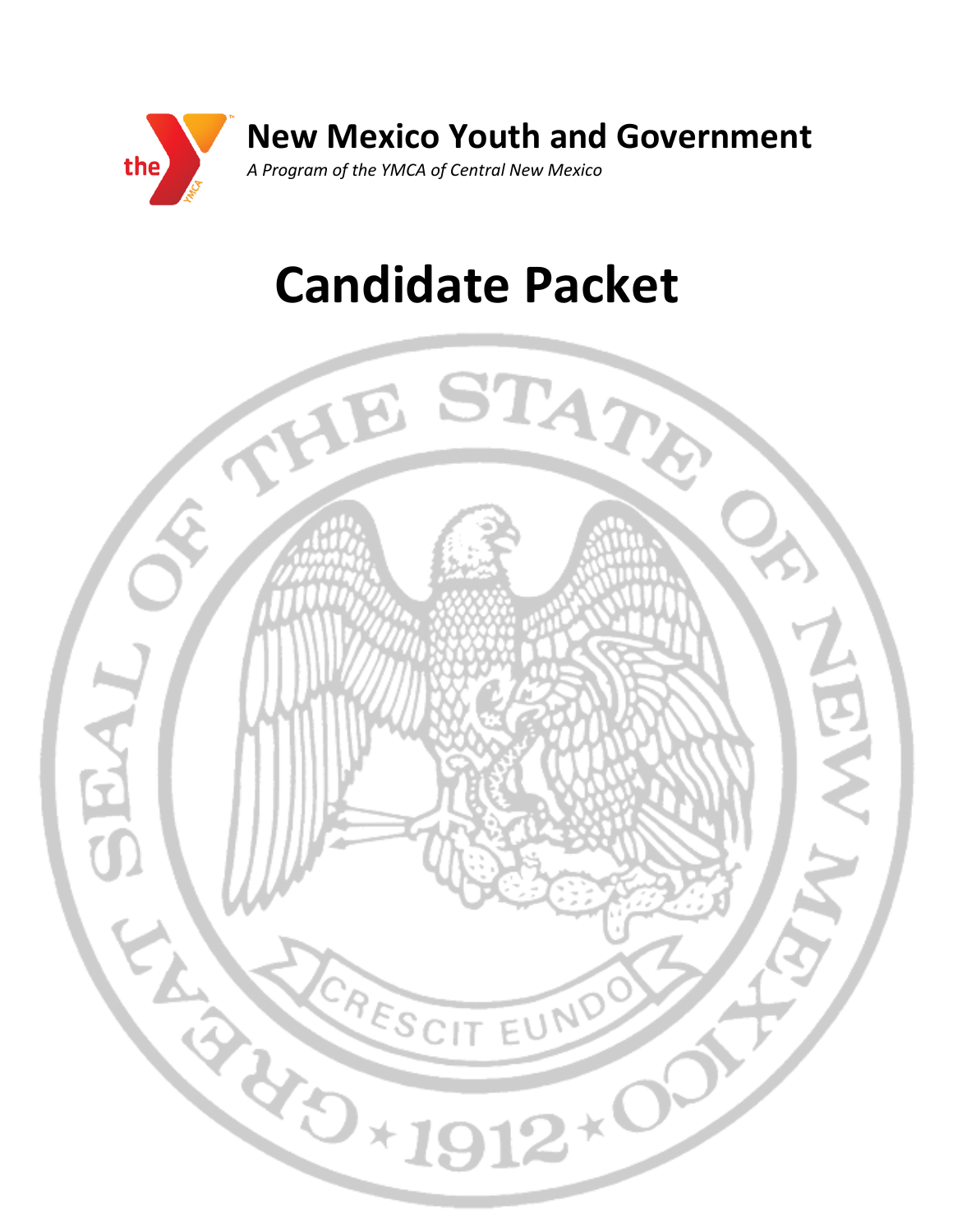## **Elected Executive Officer Positions**

**Governor**: The Governor assembles and presides over an executive cabinet, signs or vetoes bills, oversees conference planning, among other things. The Governor delivers the State of the State address at the Opening Session of the Youth & Government conference and sets an agenda of issues that they would like to see addressed by the Youth conference. Eligibility for Youth Governor is one prior year of experience in a YMCA Youth and Government Program.

**Lieutenant Governor**: The Lieutenant Governor will chair the Senate chamber during the session. It is their job to make sure there is good and fair debate when discussing bills in the Senate chamber. They must also appoint members of their committees, President Pro Tempore, and clerks.

**Speaker of the House**: The Speaker of the House will chair the House chamber during the session. It is their job to make sure there is good and fair debate when discussing bills in the House chamber. They must also appoint members of their committees, Majority Floor Leader, and clerks.

**Attorney General**: The Attorney General's responsibility is to make sure all bills that are introduced in the House and Senate are constitutional. If constitutionality is in question, the Attorney General will pull the Bill for a ruling on constitutionality before the bill is heard. The Attorney General will assign members of their cabinet to represent the State, and one to assist the bill author(s) in presenting the case to the Supreme Court. The decision of constitutionality will be made by the Supreme Court. This process is called Judicial Review.

**Secretary of State**: The Secretary of State oversees the elections for executive officer positions as well as participates in the Governor's Cabinet. The Secretary of State will run debate night and assist with ensuring a fair election process. They are also responsible for collecting any receipts of campaign materials and making sure all rules in the candidate packet and Youth Constitution are being followed.

**Chief Justice**: The Chief Justice will run the Judicial Branch and will identify the case and case law to be used at conference. The Chief Justice will preside over appellate hearings from the competing teams who debate the case in question. The Chief Justice and Co-Justices will rule in the favor of the respondent or the petitioner based on the quality of the debate.

**Commissioner of Public Lands:** The Land Commissioner participates in the Governor's Cabinet, mainly focusing on the appropriations of bills. They will make sure that all appropriations are feasible. The Land Commissioner may help delegates with any issues they have with appropriations. They will keep a real-time update of any money being used from the state fund during the conference. They will also work with the State Auditor and State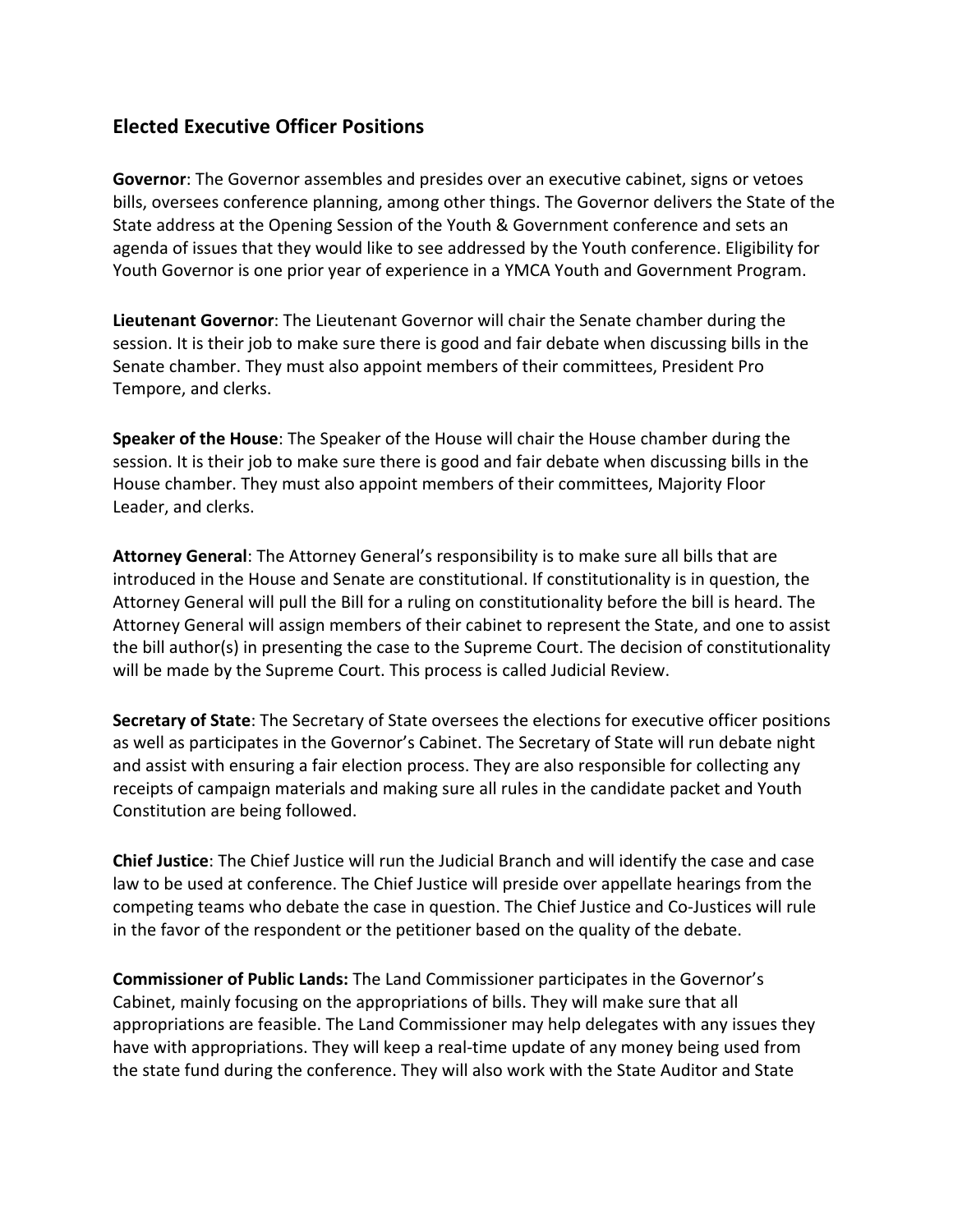Treasurer to plan and oversee Task Force which occurs in the months leading up to conference.

**State Auditor:** The State Auditor will work together with the Land Commissioner and State Treasurer to plan and oversee Task Force which occurs in the months leading up to conference. The State Auditor has the opportunity to participate in the Governor's Cabinet or another branch, with a specific focus on government oversight and the proper use of government appropriated funds by state and local agencies. They may help delegates during the drafting process of their bills.

**Treasurer:** The State Treasurer will work together with the Land Commissioner and State Auditor to plan and oversee Task Force which occurs in the months leading up to conference. The State Treasurer has the opportunity to participate in the Governor's Cabinet or another branch, with a specific focus on Appropriations. They may help delegates during the drafting process of their bills to ensure maximum feasibility in accordance with the New Mexico State funds.

# **Appointed Executive Officer Positions**

**Media Director**: Media Director is appointed by the State Director. The Media Director oversees all media branches as well as other media delegates. The Media Director serves as a manager of the media branches in addition to contributing content to the Media.

Appointed positions that work under the Media branch:

Video Director Social Media Director Editor-in-Chief for the Newspaper

## **Responsibilities of an officer**

All executive officers will be responsible for but not limited to the planning of conference, presiding over the conference, observing other state conferences, preparing materials for the conference, and providing training workshops for all delegates.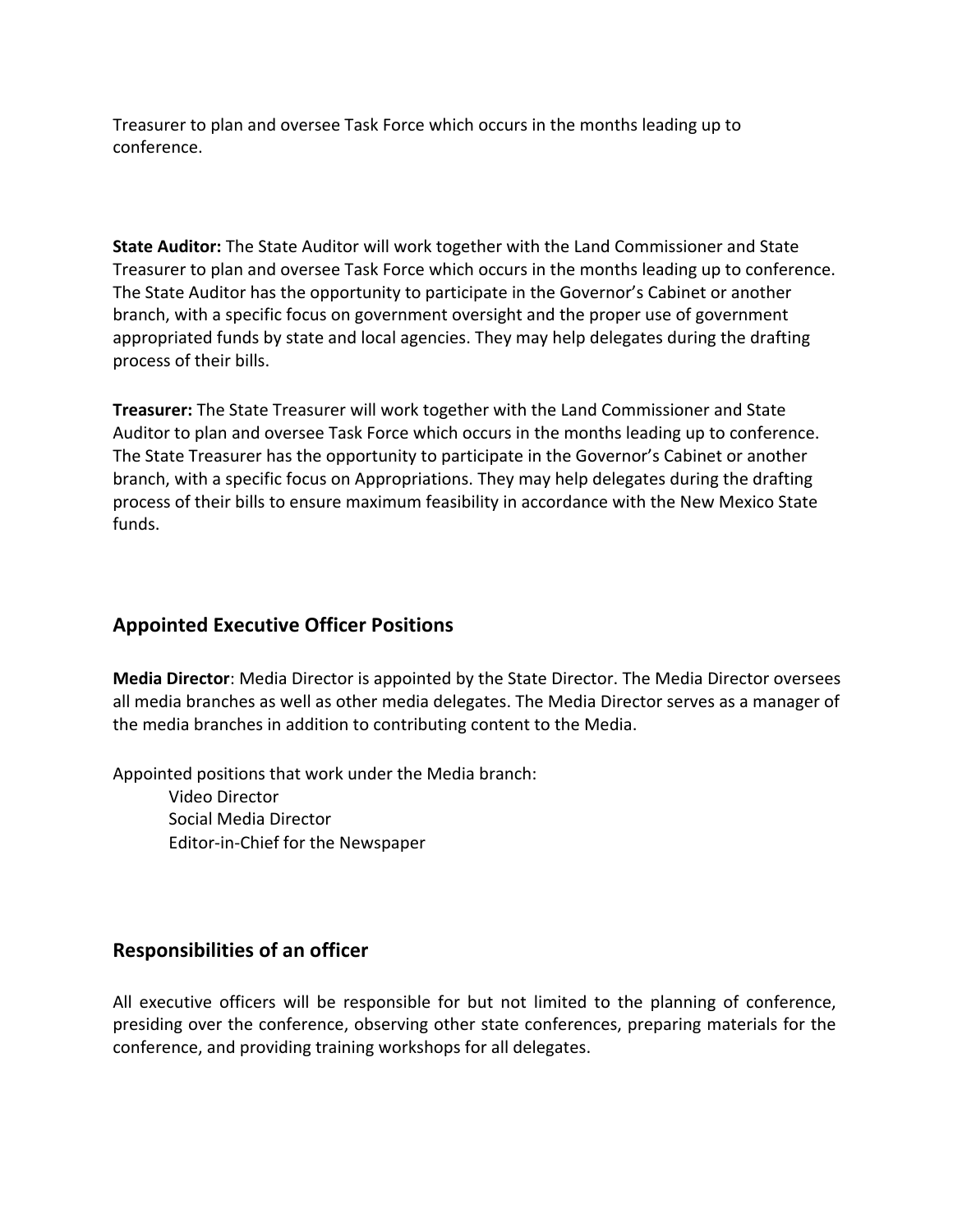The executive officers of Youth & Government are highly involved in planning the Youth & Government conference throughout the year. As an elected officer, you will be expected to attend planning meetings beginning in summer the year you are elected. You will be required to attend Orientation, Training, and the State Conference.

All executive officers represent the YMCA and Youth & Government, and as such, are expected to be respectful and serve as leaders in the program as well as in their school delegations. Officers must act and dress professionally while at Youth & Government events. Officers must bear in mind the leadership role and influence that they have in Youth & Government when posting on social media.

It is a time commitment and a responsibility to be a leader in this program. It is a very rewarding experience to be an officer.

## **Election Details**

The Governor must have been in the program for at least one year prior to running for office. You can run for any other officer position with different experience levels. All other qualifications for candidates are listed in the Youth & Government Constitution.

All delegates at the Annual State Conference in Santa Fe will vote for the elected executive officer positions. The media director will be appointed by the State Director. Any officer positions not filled by election at the conference may be appointed by the State Director.

## **Spending Limits**

Lieutenant Governor, Speaker of the House, Secretary of State, Chief Justice, Land Commissioner, Attorney General, State Auditor, State Treasurer: \$100 Spending Limit

#### Governor: \$200 Spending Limit

The spending limit does not mean you have to spend that much campaigning for a position, but you cannot spend over that amount. You do not get reimbursed for what you spend campaigning. You will have to turn in the receipts to the Secretary of State at the beginning of conference so they can verify the spending limit has not been exceeded. Campaigning for an officer position is a good way for you to get more votes and meeting people in the program. The more people know you, the more likely you will make friends in the program and increase your chances to be elected as an officer.

#### **Campaigning Rules**